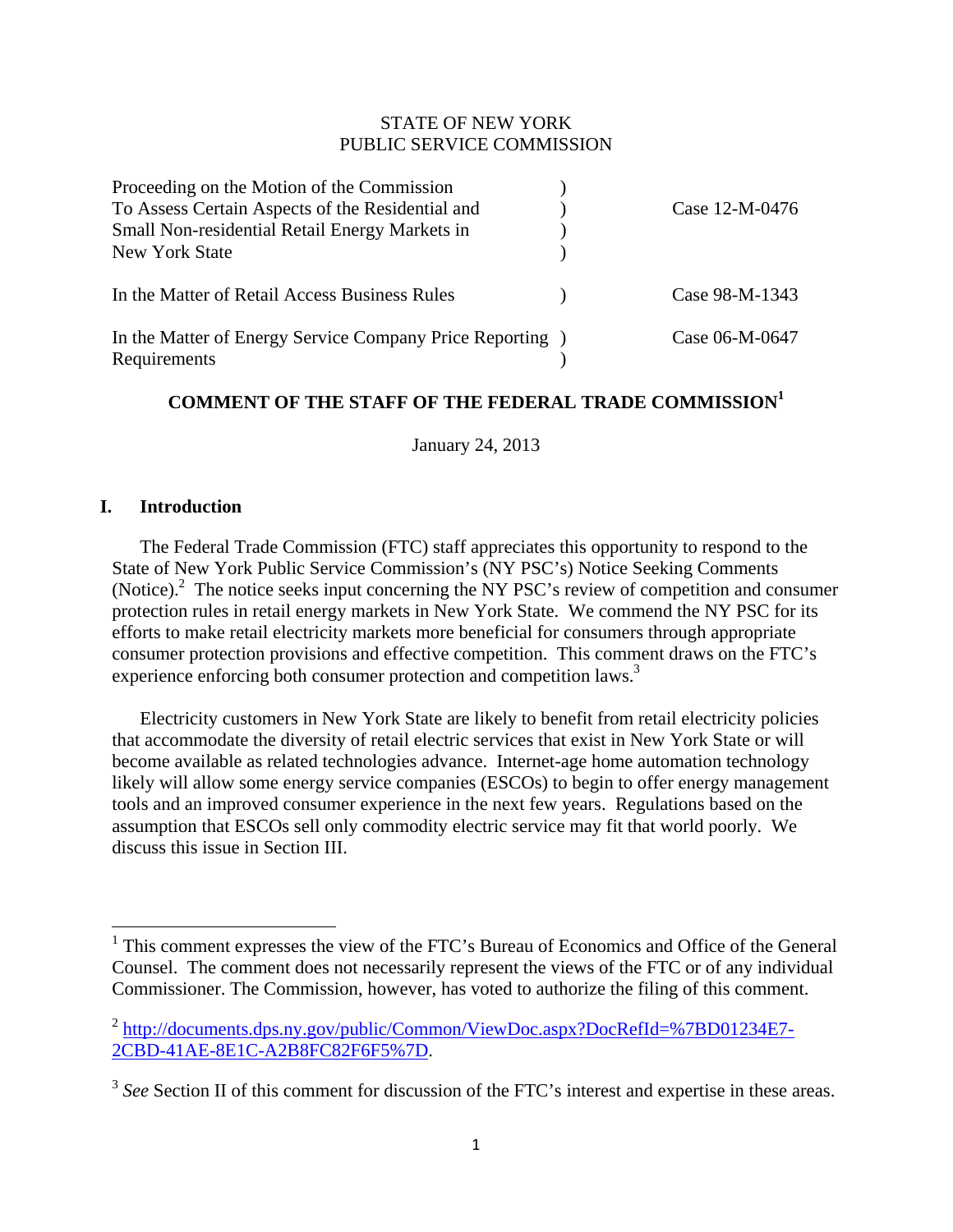Many of the challenges that the NY PSC is considering require not only ensuring the disclosure of useful information, but also making such disclosures easy for consumers to understand and use to make informed decisions. The FTC uses pre-sale information disclosure requirements and law enforcement to improve the clarity of information about pricing and product characteristics such as energy efficiency. Mandated disclosures are more helpful to consumers if they present relevant facts and use plain language and graphics that are easy to interpret correctly. In Section III, we encourage the NY PSC to consider employing consumer education and communications experts and quantitative, controlled consumer testing where feasible. The FTC finds these tools valuable in designing effective disclosures.

In Section IV, we emphasize that consumers are likely to need easy-to-use tools to understand some of the complex disclosures that the NY PSC contemplates. In conjunction with voluntary disclosures, such tools have the potential to change market outcomes. In particular, Section IV discusses the usefulness of a calculator website that could facilitate customers' ability to compare prices and features of competing offers.

Carefully designed consumer protection policies often can achieve their goals without reducing or distorting competition. We are concerned that implementation of some of the ideas on which the NY PSC requests comments might distort or reduce competition. For example, having "the Uniform Business Practices . . . require ESCOs to obtain affirmative consent from customers for contract renewals involving a change in price . . . [or] for all contract renewals" could raise ESCOs' customer retention costs – even for ESCOs that offer a better deal than the default standard service provided by the incumbent distribution utility. We discuss this issue in Sections VI and VII.

### **II. Interest of the FTC**

The FTC is an independent agency of the United States Government responsible for maintaining competition and safeguarding the interests of consumers. The FTC does so through law enforcement, policy research, and advocacy. For example, in the field of consumer protection, the FTC enforces Section 5 of the Federal Trade Commission Act, which prohibits unfair or deceptive acts or practices. In addition, the FTC often analyzes regulatory or legislative proposals that may affect competition, allocative efficiency, or consumer protection, and also engages in considerable consumer education through its Division of Consumer and Business Education. $4$  In the course of all of this work, the FTC applies established legal and economic principles as well as recent developments in economic theory and empirical analysis.

The energy sector, including electric power, has been an important focus of the FTC's merger review and other antitrust enforcement, competition advocacy, and consumer protection

<sup>4</sup> For an overview of FTC's education efforts, *see* the FTC staff's comment to the Consumer Financial Protection Bureau (CFPB) concerning "Request for Information on Effective Financial Education," Docket No. CFPB-2012-0030 (Nov. 2, 2012), *available at*  http://www.ftc.gov/os/2012/11/1211cfpb.pdf.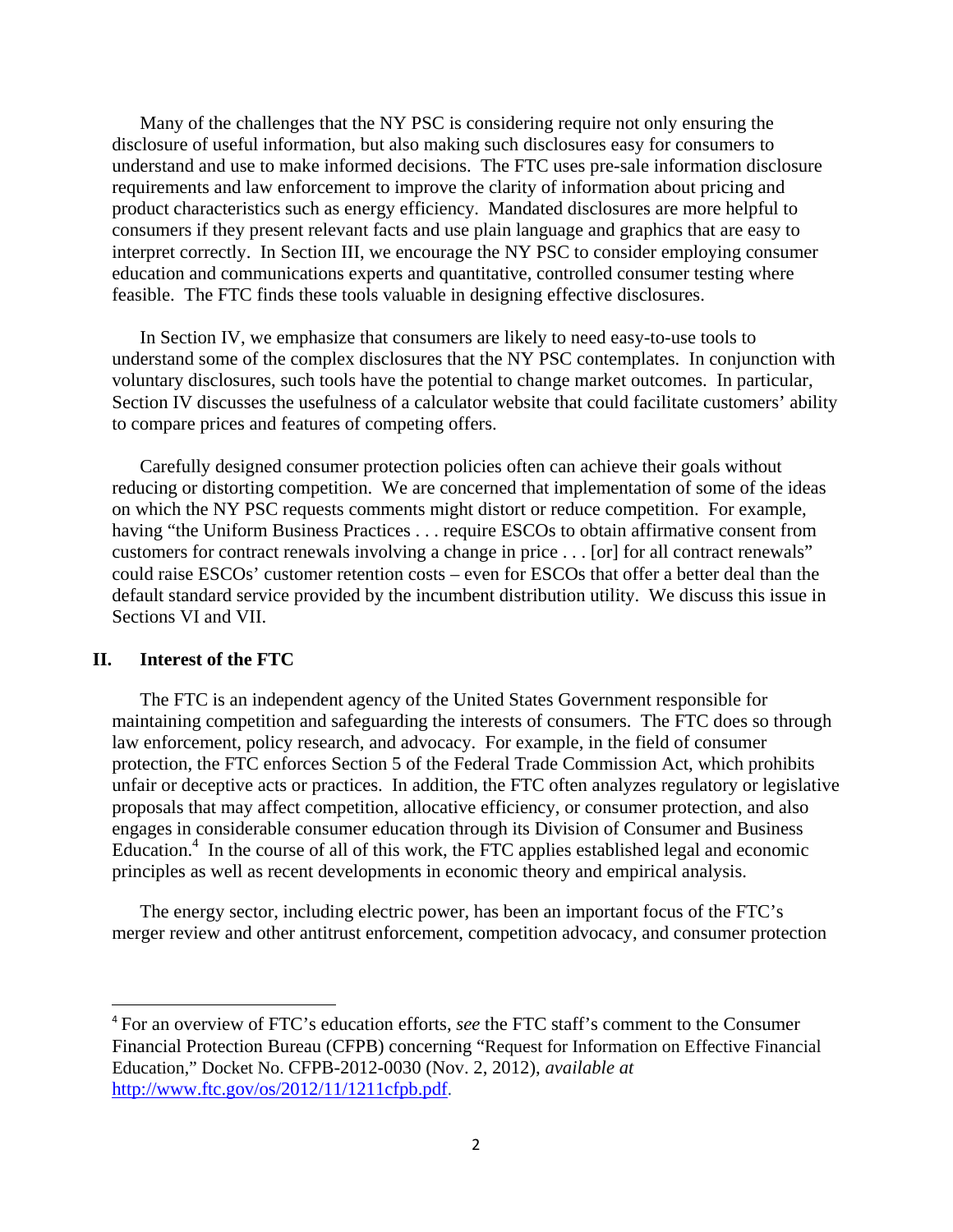efforts.<sup>5</sup> The FTC's competition advocacy program has produced two staff reports on electric power industry restructuring issues at the wholesale and retail levels.<sup>6</sup> The FTC staff also contributed to the work of the Electric Energy Market Competition Task Force, which issued a *Report to Congress* in the spring of 2007 (*available at* http://www.ferc.gov/legal/fed-sta/ene-polact/epact-final-rpt.pdf).

The FTC designs numerous energy cost disclosures, including the EnergyGuide label for appliances<sup>7</sup> and light bulbs, $\frac{8}{3}$  and has done consumer research in support of those label-design efforts.

The FTC and its staff have filed numerous comments advocating competition and consumer protection principles with state utility commissions, state legislatures, professional organizations, the Federal Communications Commission (FCC), and the Federal Energy Regulatory Commission. $9$  The FTC provided comments to the FCC on policies to reduce "cramming" – the placement of unauthorized charges on consumers' phone bills.<sup>10</sup> The FTC also offers comments

6 FTC Staff Report, *Competition and Consumer Protection Perspectives on Electric Power Regulatory Reform: Focus on Retail Competition* (Sept. 2001), *available at* http://www.ftc.gov/reports/elec/electricityreport.pdf; FTC Staff Report, *Competition and Consumer Protection Perspective on Electric Power Regulatory Reform* (July 2000), *available at* http://www.ftc.gov/be/v000009.htm (compiling previous comments that the FTC staff provided to various state and federal agencies).

 $7$  FTC Rule Concerning Disclosures Regarding Energy Consumption and Water Use of Certain Home Appliances and Other Products Required Under the Energy Policy and Conservation Act ("Appliance Labeling Rule"), 16 C.F.R. Part 305; *see also* FTC Press Release, "FTC Amends Appliance Labeling Rule to Ease Burdens on Businesses" (Dec. 31, 2012), *available at* http://www.ftc.gov/opa/2012/12/energylabel.shtm.

<sup>8</sup> FTC Press Release, "FTC Materials Will Help Shoppers Understand New Light Bulb Labels Coming in 2012" (June 14, 2011), *available at* http://www.ftc.gov/opa/2011/06/lightbulbs.shtm.

 $9$  A listing, in reverse chronological order, of FTC and FTC staff competition advocacy comments to federal and state electricity regulatory agencies is available at http://www.ftc.gov/opp/advocacy\_subject.shtm#uttg.

<sup>10</sup> Comment and Reply Comment of the Federal Trade Commission in Empowering Consumers to Prevent and Detect Billing for Unauthorized Charges ("Cramming") (CG Docket No. 11-116), Consumer Information and Disclosure (CG Docket No. 09-158), and Truth-in-Billing and Billing

<sup>5</sup> *See*, *e.g.*, Opening Remarks of the FTC Chairman at the FTC Conference on *Energy Markets in the 21st Century: Competition Policy in Perspective* (Apr. 10, 2007), *available at* http://www.ftc.gov/speeches/majoras/070410energyconferenceremarks.pdf. FTC merger cases involving electric power markets have included *DTE Energy/MCN Energy* (2001) (consent order), *available at* http://www.ftc.gov/os/2001/05/dtemcndo.pdf; and *PacifiCorp/Peabody Holding* (1998) (consent agreement), *available at* http://www.ftc.gov/os/1998/02/9710091.agr.htm.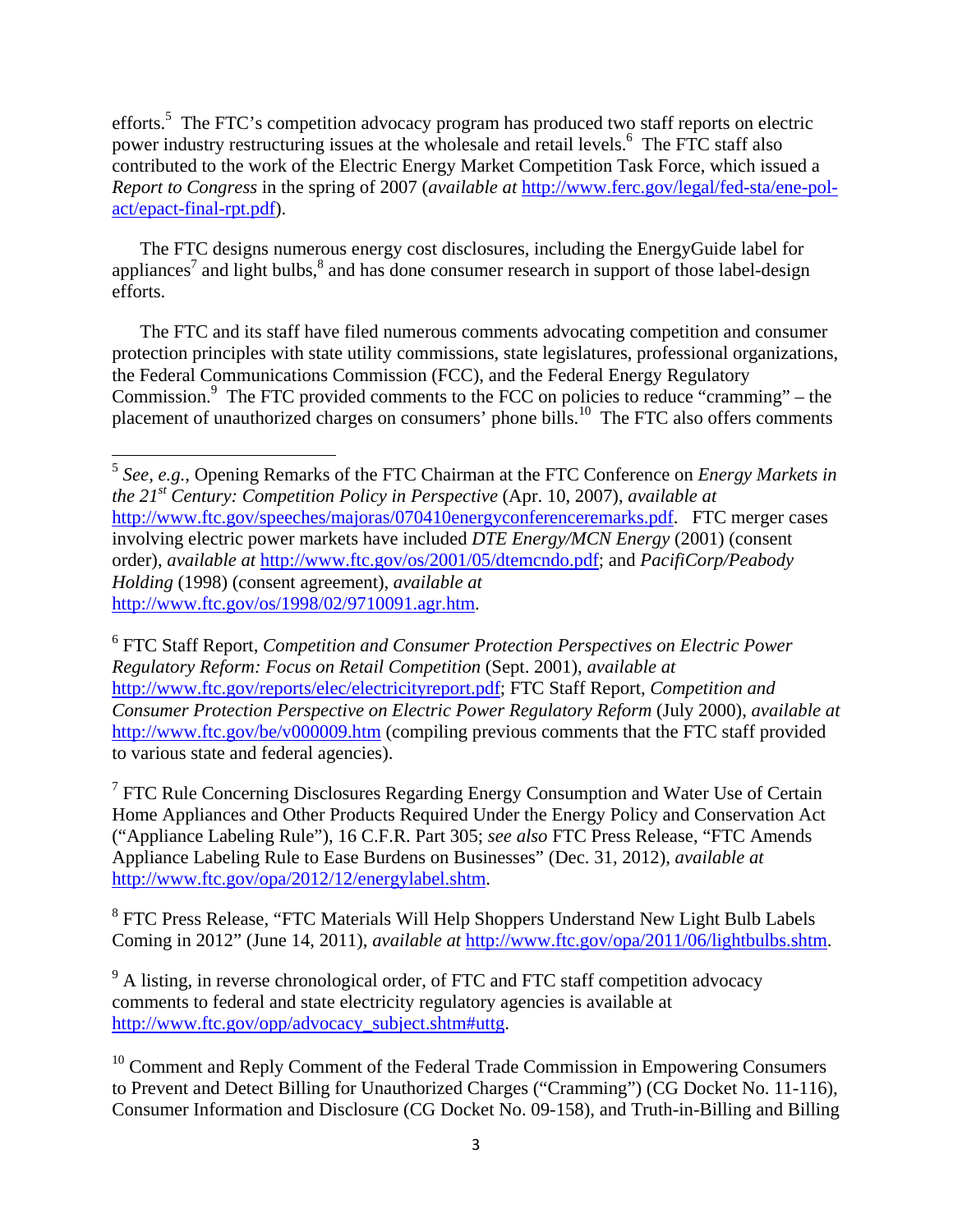to state policymakers in support of policies that benefit consumers by allowing competition.<sup>11</sup> Other FTC comments have discussed how various policies – including restrictions on advertising – can harm consumers by reducing competition.<sup>12</sup> FTC comments have pointed out that competition-reducing policies often are neither necessary nor effective to protect consumers.<sup>13</sup>

# **III. Careful Analysis of Tradeoffs in Disclosure Design – Coupled with the Recognition that Significant Technological Change Is Possible – Can Benefit Consumers**

Simple, well-designed disclosures can help consumers make informed choices. Developing disclosures benefits from careful thinking about existing and future product offerings, expertise in consumer education and communications, rigorous testing, and confronting tradeoffs between simplicity and flexibility. Carefully designed policies that can accommodate the diversity of existing and future electricity offerings are likely to serve consumers better than policies closely focused only on the most common existing electricity offerings. In the longer term, home automation and smart grid technologies may lead ESCOs to increase product diversity. Terse disclosures are necessary oversimplifications of complex offerings in retail energy markets. Adding too many details to disclosures can confuse consumers and distract them from the more pertinent material. The FTC often uses controlled, quantitative comprehension testing to assess and improve the information that a disclosure conveys to consumers. Among other things, consumer testing can illuminate whether the benefits of disclosing non-price differences among

<u> 1989 - Johann Stoff, amerikansk politiker (d. 1989)</u>

Format (CC Docket No. 98-170), *available at* http://www.ftc.gov/os/2011/12/111227crammingcomment.pdf and http://www.ftc.gov/os/2012/07/120723crammingcomment.pdf.

<sup>11</sup> *See*, *e.g*., FTC Staff Letter to Hon. Stephen LaRoque, North Carolina House of Representatives, Concerning North Carolina House Bill 698 and the Regulation of Dental Service Organizations and the Business Organization of Dental Practices in North Carolina (May 25, 2012), *available at* http://www.ftc.gov/os/2012/05/1205ncdental.pdf; FTC and U.S. Department of Justice Comments to Hon. Helene E. Weinstein Regarding New York Assembly Bill A05596 (To Establish that Certain Services Related to Real Estate Transactions May Be Provided Only by Attorneys) (June 21, 2006), *available at*  http://www.ftc.gov/os/2006/06/V060016NYUplFinal.pdf.

<sup>12</sup> *See*, *e.g.*, FTC Staff Comment Before the Professional Ethics Committee for the State Bar of Texas Regarding Online Attorney Matching Programs (May 26, 2006), *available at* http://www.ftc.gov/os/2006/05/V060017CommentsonaRequestforAnEthicsOpinionImage.pdf.

<sup>13</sup> *See*, *e.g*., FTC Staff Comment to Hon. Noble E. Ellington Concerning Louisiana Senate Bill 642 (To Define More Clearly the Type of Seller that Must Be Licensed as an Auctioneer) (May 26, 2006), *available at*

http://www.ftc.gov/os/2006/06/VO60015CommentstoLouisianaStateSenateImage.pdf ("it is unlikely that requiring TAs [trading assistants, who help people sell products on online-auction sites] to become licensed auctioneers or licensed auction businesses will address the most serious fraud-driven consumer complaints associated with Internet auctions").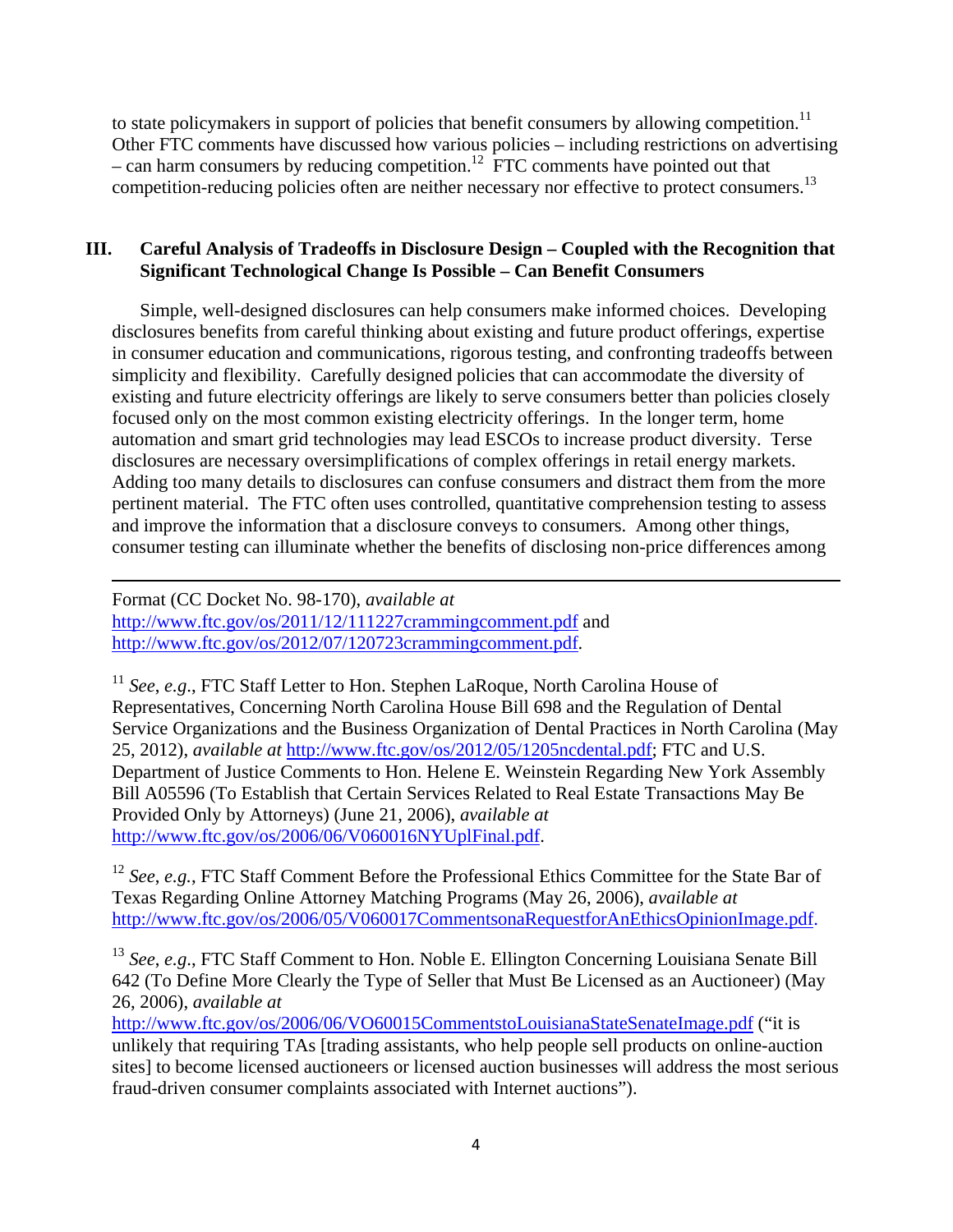ESCO offerings (such as environmental benefits and early termination charges) outweigh any confusion that such disclosures may cause.

Notice items 2 and 12 prompt this discussion. For instance, item 2 asks whether utilities should "include a line item on ESCO customer bills that identifies what the customer would have paid had supply been purchased from the utility."<sup>14</sup>

A practical goal of retail electricity regulation is to help customers make informed choices in a way that does not distort or undercut effective competition. When each New York customer receives an electric bill from the utility that owns the distribution grid in the customer's area, that bill may contain charges from the ESCO the customer has chosen to provide energy. Item 2 would remind ESCO customers – but not customers of the incumbent utility – that they can shop for competitors. It would notify ESCO customers – but not the incumbent's customers – about whether a stable, reputable company offers a lower price. Competition works best when there is a level playing field and when all consumers have ready access to relevant information. The asymmetric approach described in Notice item 2 may tilt rather than level the competitive playing field.

It may be helpful to have disclosures comparing the commodity electric service offerings that currently dominate the market against a benchmark, but the rule may serve customers best if it covers the likelihood that quite different types of service will enter the market. If retail electricity service varies little among suppliers, then comparing a retailer's price to an appropriate benchmark could motivate customers who are not buying from a low-cost supplier to seek better alternatives. At the moment, much of retail electric service is sufficiently undifferentiated that academics consider it reasonable to view the lowest-cost supplier as the best choice for the consumer and to study whether consumers are buying from that supplier.<sup>15</sup> Because it may cost more than comparable services, however, the standard default service price may not be the best alternative on which to focus a customer's attention.

 $14$  It may be more helpful to show what the consumer would have paid over the prior year than over the prior month, since variable pricing could save the consumer money on an annual basis despite looking worse during peak-priced months. Uri Gneezy and Jan Potters show that presenting information on periods that are too short can reduce willingness to take risks and distort choices. U. Gneezy and J. Potters, "An Experiment on Risk Taking and Evaluation Periods," 112:2 Q.J. Econ. 631 (1997).

<sup>&</sup>lt;sup>15</sup> Catherine Waddams Price, "Spoilt for Choice? The Costs and Benefits of Opening UK Residential Energy Markets," Univ. of Cal. Energy Inst., Center for Study of Energy Markets, Working Paper 123 (2004), *available at* http://www.ucei.berkeley.edu/PDF/csemwp123.pdf; Ali Hortacsu, Seyed Ali Madanizadeh, and Steve Puller, "Power to Choose: An Analysis of Consumer Behavior in the Texas Retail Electric Market," *available at* http://www.ftc.gov/be/workshops/microeconomics/2010/docs/puller\_slide.pdf.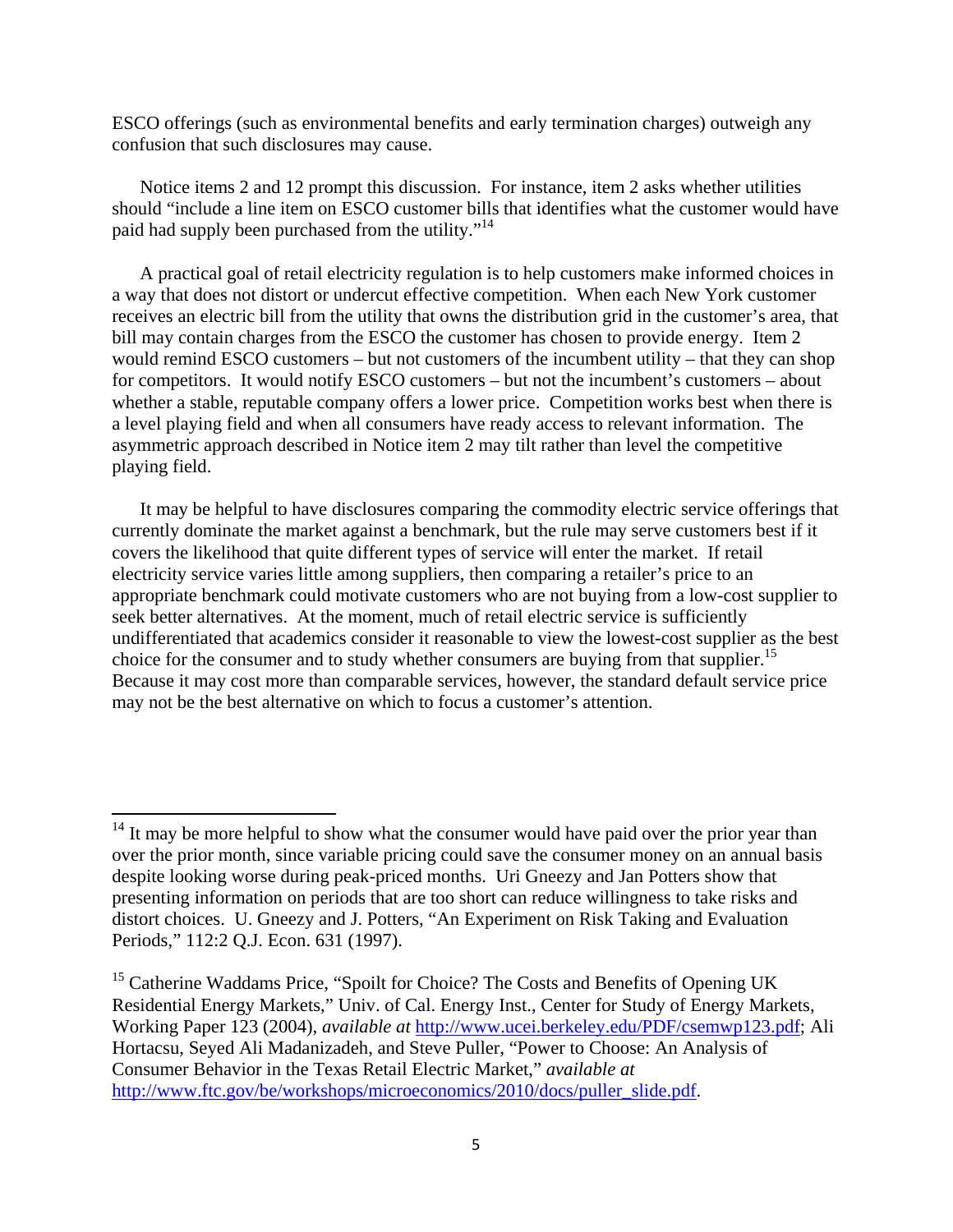Even with existing technologies, the careful design of disclosures may be necessary to appropriately accommodate differences in offers to customers, such as early termination fees<sup>16</sup> and green power offerings. Price comparisons that disclose \$10 per month in savings – but not a far larger termination fee – could lead customers to make penny-wise but pound-foolish choices. Price disclosures for plans with early termination fees might be particularly valuable at the enrollment stage, at early post-enrollment, and at renewal. Similarly, requiring the bill of a customer who buys green power from an ESCO to disclose only the incumbent utility's price for conventional power would not reveal whether the customer is getting a competitive price on green power. It might be appropriate to disclose a green power benchmark price to customers of green ESCOs in addition to disclosing the price for the standard default service. Moreover, policies may need to be flexible enough to accommodate the new kinds of offerings that ESCOs will create in response to any new disclosure or re-enrollment rules that the NY PSC adopts. Further, it is important to note that retail electricity offerings appear to be evolving toward more varied service characteristics, promotional incentives, and prices. Disclosures in the future will need to provide consumers with information sufficient to analyze whether these differentiated products are appealing at their stated prices.

Technological change is likely to differentiate services further. In coming years, the NY PSC may consider investments in technologies that will allow power retailers to market differentiated home automation and smart grid services and customer experiences. Meanwhile, telecommunications, home security, and technology companies already are offering smart home energy management services that operate primarily on the customer side of the meter. For example, advances in technology likely will allow power retailers to offer customers ways to save money by shifting consumption (such as electric vehicle recharging) to off-peak hours and empower customers to manage their energy use (and their home security systems) through a

 Another legitimate business justification for termination fees may arise when ESCOs offer fixed-price electricity or price hedges during periods of volatile wholesale prices. Without the termination charges in these situations, customers could free-ride on the ESCO's price insurance purchase by accepting the fixed retail contract when wholesale prices might be high, and then dropping out when they learn that wholesale prices will be low. That would be a "heads the customer wins, tails the ESCO loses" situation. In this circumstance, the inability to create an early termination provision might cause ESCOs to stop offering fixed-price supply contracts or might force prices up for this type of service in that market.

 Although these justifications are consistent with legitimate business reasons, early termination fees may still concern consumer protection authorities. Specifically, firms might find such fees profitable when the fees are poorly disclosed, when customers underestimate the likelihood that they will terminate and pay a fee, or when the fees discourage customers from switching to lower-priced ESCOs.

 $16$  ESCOs that supply home-automation hardware and price this cost into their monthly charges are likely to use early termination fees to ensure that the customer pays for the hardware. In the context of what ESCOs should have to prove to justify termination fees, such equipment or services could serve to justify termination fees equal to the value of the equipment.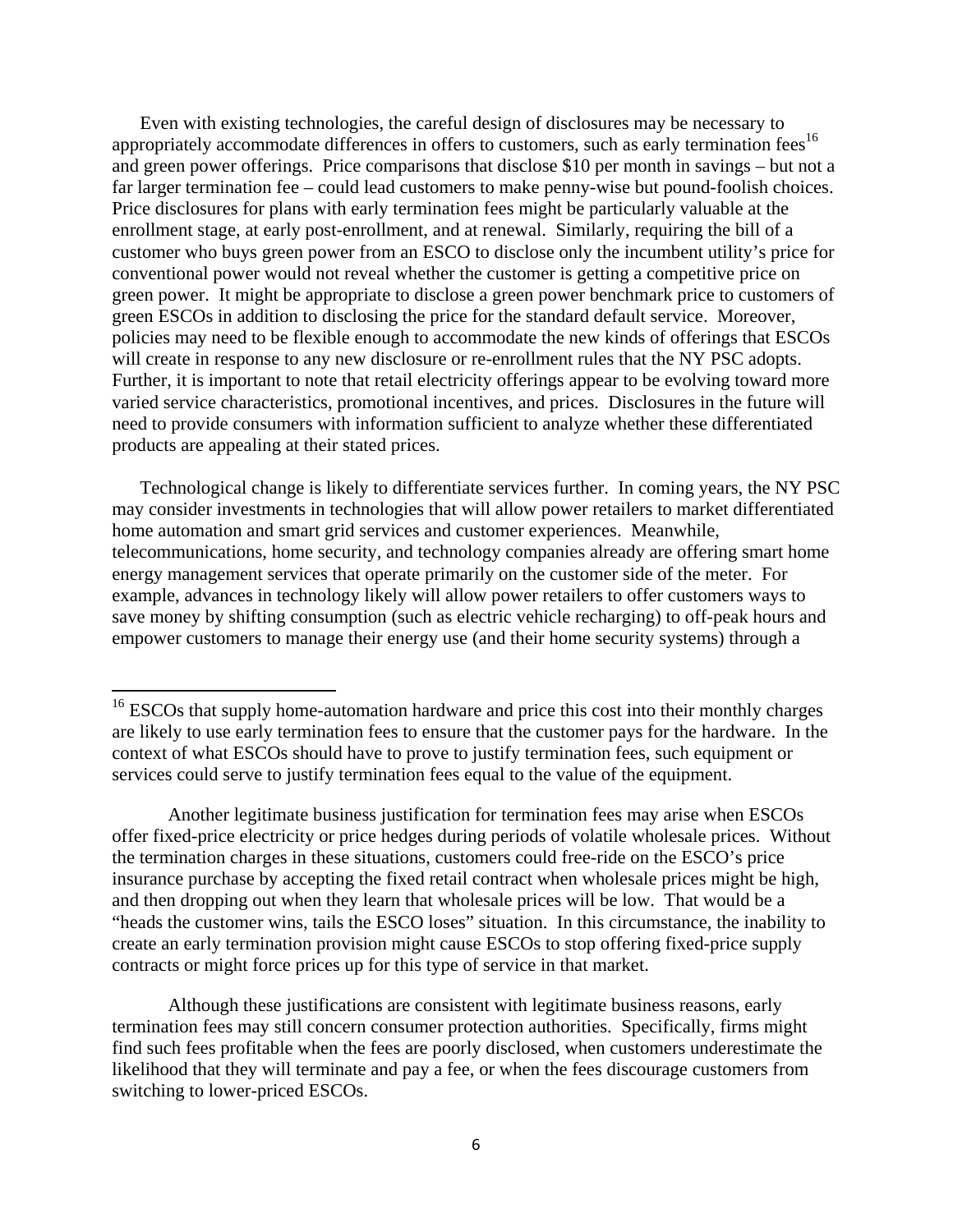smart phone. These technologies already are rolling out – notably in Texas,<sup>17</sup> which has both retail electricity competition and wide deployment of smart meters. The new services also are being offered through home monitoring and control services from telecommunications companies.<sup>18</sup>

Rules designed to protect consumers in markets for homogeneous products may confuse or distract consumers of highly differentiated smart-grid-enabled energy services. A bill that includes both power and a suite of home automation tools is fundamentally different from a simple bill for commodity power service. Comparing those two bills might be no more informative than comparing the cost of a smart phone to the cost of making the same calls on a barebones landline – essentially an apples-to-oranges comparison. The smart phone and the smart grid products both are fundamentally more advanced than their predecessors.

Further, smart-grid-enabled electricity service likely will offer personalized tips and programmable thermostats that help people save energy. These tools may cost more per kilowatt-hour but will enable consumers to buy fewer kilowatt-hours. Disclosures that focus on the higher cost per unit without also estimating the savings from increased efficiency are onesided and may mislead consumers. There will therefore be flaws in any disclosure that is based on the faulty premise that consumers will use the same amount of power regardless of whether they choose smart services.19 Rules that result in confusing or irrelevant information about these products might be worse than simply exempting consumers of smart-grid-enabled service from the conventional power disclosure.

These points indicate that careful policy analysis must underpin decisions about whether to require a disclosure and what it should include. In order to identify what to disclose, policymakers need clear ideas about what constitutes a reasonable choice and what information customers would need to make such a choice. For example, the goal may be to equip a customer to identify low-cost providers of the kind of power the customer prefers. Testing proposed disclosures on representative samples of customers can help inform policymakers' views about what (and how) to disclose.

 $19$  In addition, ESCOs that bill customers separately for smart-grid-enabled energy and telecommunications or alarm services may be in a position to report a misleadingly low per-unit price of power that would make this disclosure less helpful. Such companies could mark up their monthly service charge and discount the price of power to give the false impression that they have undercut other ESCOs and the default standard service. Companies that offer only home automation and energy efficiency services will not likely be able to do this.

 $17$  For example, Reliant (a competitive retailer in Texas) bundles a free, smart-phone-enabled Nest thermostat with its Learn and Conserve plan. *See* http://www.reliant.com/en\_US/Page/Shop/Public/misc\_Nest\_LandingPage\_May2012.jsp?custo mer=New&txtPromocode=WR0505&stop\_mobi=yes.

<sup>18</sup> *See*, *e.g.*, http://www.greentechmedia.com/articles/read/ecofactor-teams-up-with-comcast; http://www.scientificamerican.com/article.cfm?id=pogue-control-your-home-from-your-smartphone.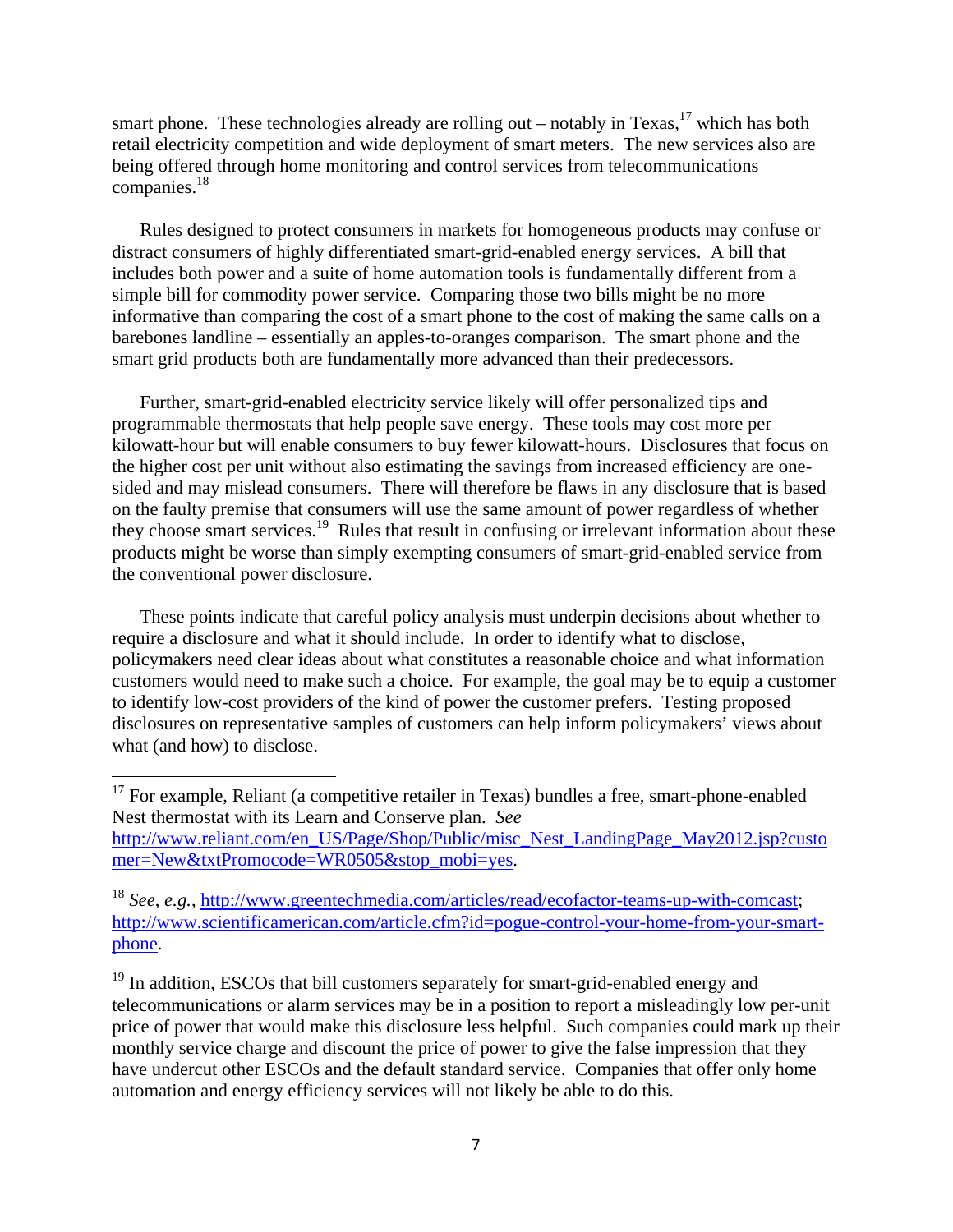The FTC, which designs and mandates disclosures such as the EnergyGuide label, has found that consumer education and communications experts have valuable insights about structuring disclosures. The FTC has found that controlled, quantitative comprehension testing can be helpful in identifying and addressing disclosure elements that are ineffective or misleading.<sup>20</sup> Sometimes it refines disclosures by conducting controlled, quantitative testing that compares consumers' understanding of draft experimental disclosures to their understanding of alternative, control disclosures. $^{21}$ 

http://www.ftc.gov/os/2007/01/R511994EnergyLabelingEffectivenessNPRFRN.pdf). These publications describe the FTC's consumer testing effort and how it informed the proposed label design. Detailed documentation of the research is available in "Appliance Energy Labeling Consumer Research Background Information for Notice of Proposed Rulemaking Related to the Effectiveness of the Appliance Labeling Rule (16 C.F.R. Part 305)," *available at*

http://www.ftc.gov/os/2007/01/R511994EnergyLabelingEffectivenessFRNConsResBkgrdInfo.p df. Similarly, documentation of the FTC's research on EnergyGuide light bulb labels is available in "Lamp Labeling Consumer Research Supplement to the Notice of Proposed Rulemaking Related to the Effectiveness of the Current Lamp Labeling Requirements (16 C.F.R. Part 305)," *available at*

http://www.ftc.gov/os/comments/lightbulbs/091027lamplabelingresearchsupplement.pdf; and "Lamp Labeling Focus Group for the Federal Trade Commission" (2008), *available at* http://www.ftc.gov/os/comments/lightbulbs/090219lamplabelingfocusgrpreport.pdf. The FTC performed research on the effects of testimonials (*see*, *e.g.*, M. Hastak and M.B. Mazis, "The Effect of Consumer Testimonials and Disclosures on Ad Communication for a Dietary Supplement" (2003), *available at* http://www.ftc.gov/reports/endorsements/study1/report.pdf) and used insights from that research to revise its Testimonials Guides (16 C.F.R. Part 255). The Federal Register notice reporting the adoption of the Guides discussed the Commission's use of consumer research in its deliberations (74 Fed. Reg. 52124 (Oct. 15, 2009), http://www.ftc.gov/os/2009/10/091005endorsementguidesfnnotice.pdf). The FTC also uses consumer research on advertising interpretation to determine whether to bring cases alleging advertisements to be deceptive. The agency recently performed research showing that consumers often consider "up-to" claims as describing typical results (M. Hastak and D. Murphy, "Effects of a Bristol Windows Advertisement with an 'Up To' Savings Claim on Consumer Take-Away and Beliefs" (2012),

http://www.ftc.gov/os/2012/06/120629bristolwindowsreport.pdf).

<sup>21</sup> The FTC staff described its views in detail concerning quantitative, controlled testing in "Comments of the Staff of the Federal Trade Commission in the Matter of Request for Comment on Notice of Proposed Rulemaking: Integrated Mortgage Disclosures under the Real Estate Settlement Procedures Act (Regulation X) and the Truth in Lending Act (Regulation Z)," Docket

<sup>&</sup>lt;sup>20</sup> Examples of recent FTC testing are documented in Section 4.1 of J. Farrell, J. Pappalardo  $\&$ H. Shelanski, "Economics at the FTC: Mergers, Dominant-Firm Conduct, and Consumer Behavior," 37:4 Rev. Indus. Org. 263 (2010), and in various Federal Register notices concerning revisions to the FTC's Appliance Labeling (EnergyGuide) Rule (75 Fed. Reg. 41696 (July 19, 2010), http://www.ftc.gov/os/2010/06/100719appliancelabelingrule.pdf; 72 Fed. Reg. 49948 (Aug. 29, 2007), http://www.ftc.gov/os/2007/08/070807appliancerule.pdf; 72 Fed. Reg. 6836 (Feb. 13, 2007),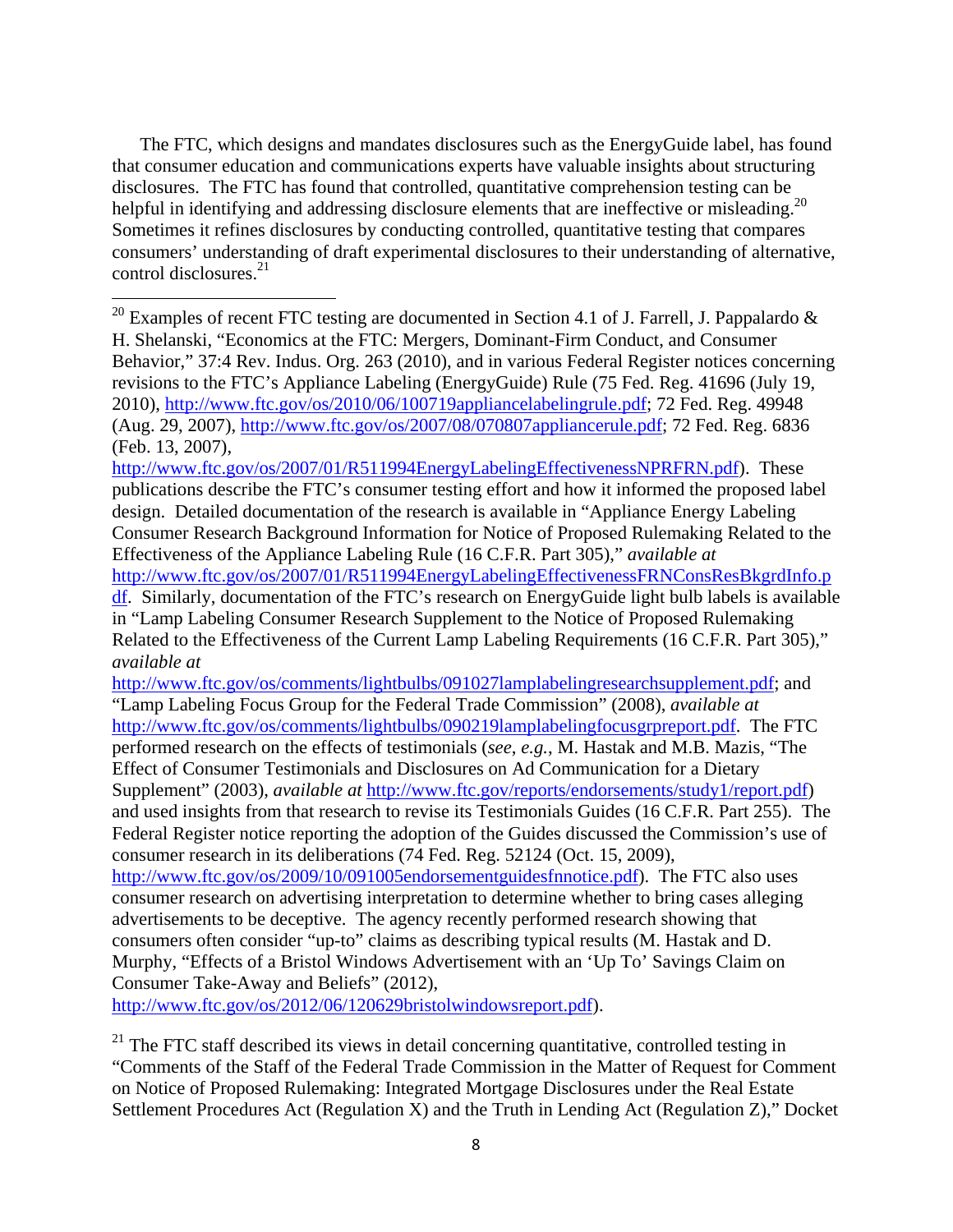For example, the FTC found that many consumers believe that a document would not be entitled "Privacy Policy" unless it described how their information would be kept private. That research led the interagency team revising the Gramm-Leach-Bliley privacy disclosure to change a title from "Privacy Policy" to "Facts: What does [entity] do with your personal information?" The team replaced pages of fine print with a one-page table showing at a glance which categories of information the firm collects and whether the consumer can opt out of sharing each category of personal information.<sup>22</sup>

Another FTC study found that after reading the then-existing mortgage disclosures, about a third of recent mortgage borrowers could not identify the interest rate and nearly 90 percent could not identify the total amount of up-front charges.<sup>23</sup> More generally, testing efforts have shown that it is not always possible to anticipate consumer confusion. The analysis and testing process described in this comment should help the NY PSC answer Notice item 2's query about "what information should be published on the bill so that it is most useful to consumers." Once policymakers have used the results of testing to refine disclosures and to understand the best disclosures' effects, they can make a decision about whether the disclosure is better than the best non-disclosure alternative.

The NY PSC's concern about low-income customers and those who are having trouble paying their power bills reinforces our view that consumer education and communications experts and consumer testing might be helpful in designing an on-bill disclosure that "identifies what the customer would have paid had supply been purchased from [a benchmark source]." Policies that help customers understand costs and make well-informed choices are particularly important for "low-income and payment-troubled" customers.<sup>24</sup> Research on the Texas retail electricity market shows that customers from lower-income areas are less likely than customers in higher-income areas to switch away from incumbents, even if the incumbents' prices are higher for the same service.<sup>25</sup> FTC staff received training from the Center for Applied

#### No. CFPB-2012-0028 (Sept. 25, 2012), *available at*

http://www.ftc.gov/os/2012/09/1209cfpbmortgagedisclosures.pdf; and "Comment to Board of Governors of the Federal Reserve System, the Office of the Comptroller of the Currency, the Federal Deposit Insurance Corporation, the Office of Thrift Supervision, and the National Credit Union Administration," Docket No. OP-1292 (Oct. 30, 2007), *available at* http://www.ftc.gov/be/v080000.pdf.

<u> 1989 - Johann Stein, marwolaethau a gweledydd a ganlad y ganlad y ganlad y ganlad y ganlad y ganlad y ganlad</u>

<sup>22</sup> See http://www.ftc.gov/privacy/privacyinitiatives/ftcfinalreport060228.pdf.

23 James M. Lacko and Janis K. Pappalardo, FTC Bureau of Economics Staff Report, *Improving Consumer Mortgage Disclosures: An Empirical Assessment of Current and Prototype Disclosure Forms*, (2007), *available at* 

http://www.ftc.gov/os/2007/06/P025505MortgageDisclosureReport.pdf.

 $^{24}$  Notice item 3.

25 Hortascu *et al.*, "Power to Choose," *supra* note 15.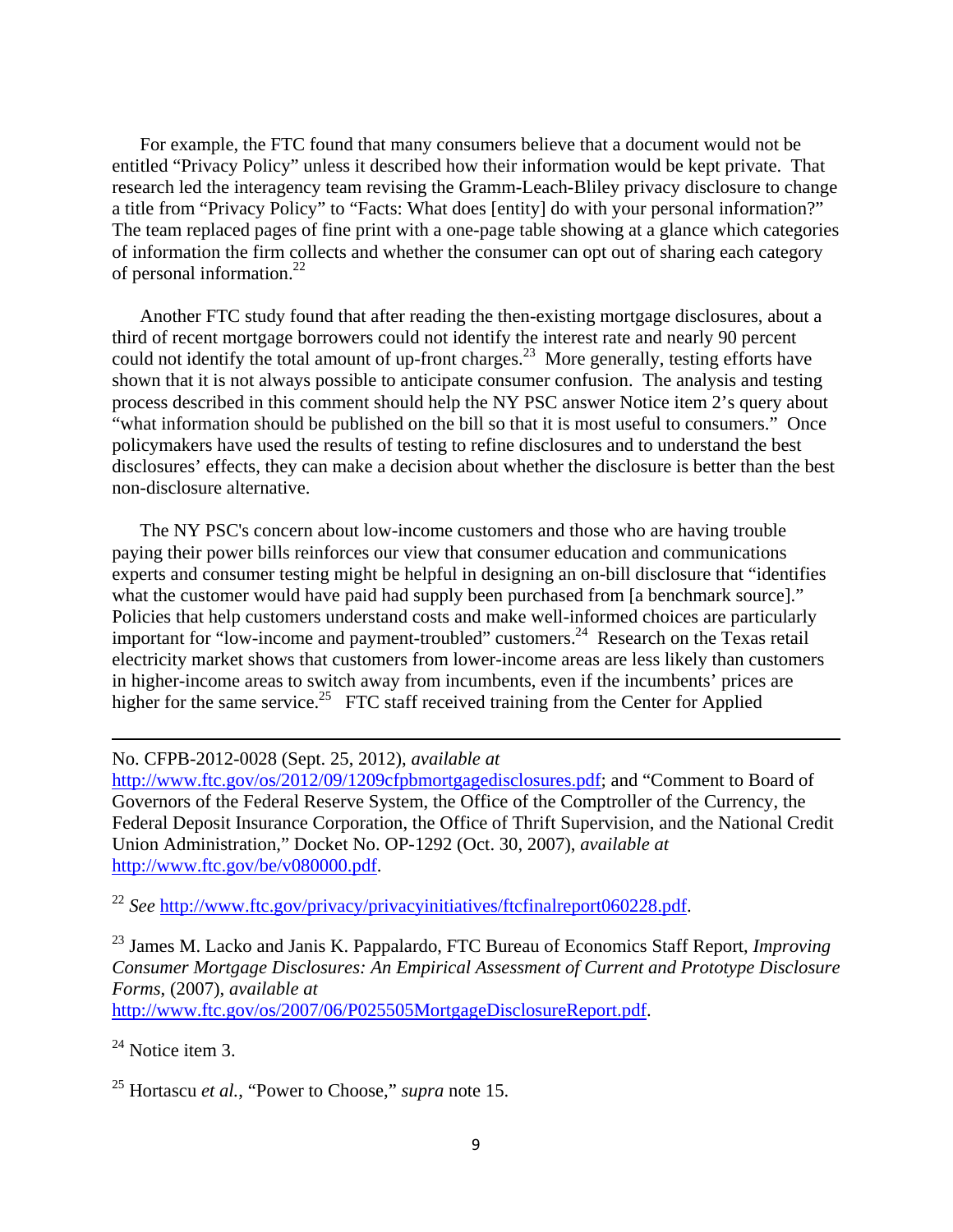Linguistics about how to write and design for audiences with low literacy levels and limited English proficiency.<sup>26</sup> If the NY PSC develops a disclosure and demonstrates that it helps customers understand whether they are getting a good deal, there seems to be significant value in providing that information to all customers. If the NY PSC can develop a helpful, easy-to-use disclosure, it seems worth including it on all bills so long as the benefits outweigh the costs of universal distribution.

## **IV. Consumers May Need Calculator Websites to Understand Some of the Disclosures that the NY PSC Contemplates; Disclosures Can Change Incentives and Market Outcomes**

The Notice contemplates requiring the publication of rate formulas and other potentially complicated information. Informing customers to enable them to make better choices requires not merely disclosure of the pertinent facts but also a presentation that consumers find easy to understand. The NY PSC may wish to consider policies that foster not only rate formula disclosures but also the development of a calculator that facilitates customer pricing comparisons among the documented offerings. Although it seems important for the policy to lay the groundwork for an easy-to-use comparison website, actual mandates may not be necessary. Tools that make it easy for customers to identify attractive, transparent offers might encourage companies to offer such rates and let consumers choose them.

The NY PSC's retail choice website, http://www.newyorkpowertochoose.com, is an important disclosure tool. Nonetheless, our review of 12 variable rate offerings in two utility service areas suggests that some ESCOs neither disclose the formulas they use to determine variable rates nor offer detailed information about the month-to-month prices those formulas produce. Moreover, the website appears to require scrutiny of several web pages to determine whether each ESCO made meaningful rate disclosures. It should be made easy for customers to know when a company fails to disclose enough about its variable rate formula for a customer to make a meaningful evaluation. The FTC has brought enforcement actions against firms that engage in pricing policies that are profitable because they hide consumer charges. $27$ 

In item 13 of its Notice, the NY PSC asks for feedback about whether it should mandate that "all [ESCO] variable rate methodologies . . . be based on specified formulas tied to publicly available information." We suggest an alternative: to revise the data fields in the NY PSC's website so that customers can readily identify which ESCOs meaningfully disclose their variable rate formulas. The NY PSC need not solve all of the data collection and presentation problems

<sup>26</sup> FTC staff comment to the CFPB, *supra* note 4.

<sup>27</sup> *See*, *e.g*., FTC Press Release, "Juno Online Services Settles FTC Charges Over Internet Service Advertisements" (May 15, 2001), *available at*

http://www.ftc.gov/opa/2001/05/juno.shtm ("These so called "free" Internet access offers were anything but,' said Jodie Bernstein, Director of the FTC's Bureau of Consumer Protection. 'Information about fees was hidden in the fine print. The relevant conditions of any offer should be disclosed clearly and conspicuously so that consumers can make their purchases based on the facts.").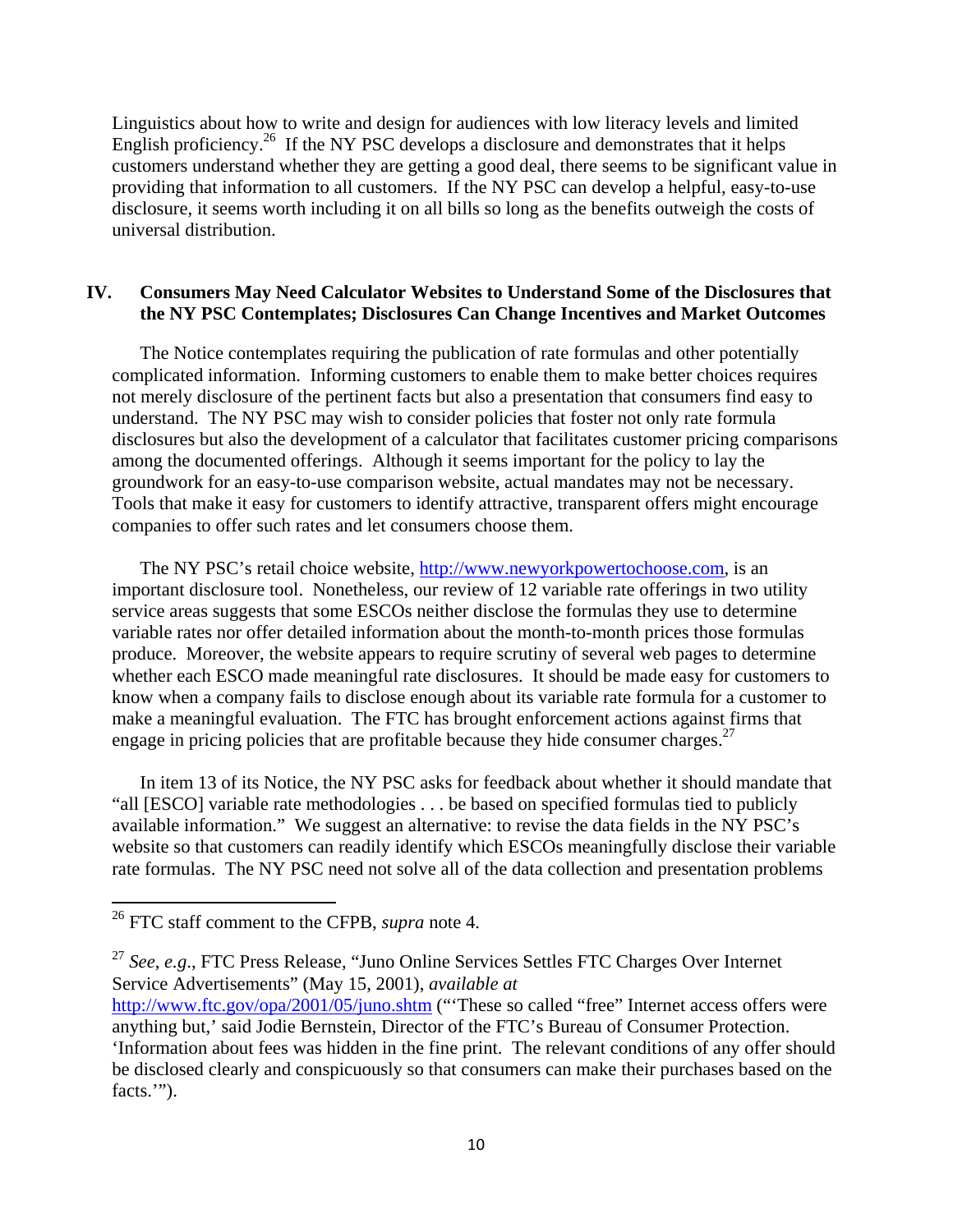by itself. Policies that lead to the disclosure of actual prices or rate formulas in standard, machine-readable formats might let third parties develop user-friendly price comparison and calculator websites.

If the disclosures prove helpful, we suspect that most customers will choose transparent offers over opaque or poorly documented offers. ESCOs that want to promote their products to cost-conscious customers are likely to report their prices voluntarily to the comparison site. It is entirely possible that such a tool would be sufficient to change the market equilibrium and allow the majority of customers to make well-informed choices. For example, customers might find an offer priced at the New York Independent System Operator (NYISO) wholesale price plus one percent to be extremely attractive relative to an opaque, poorly documented alternative.

A mandate to base rates on public price indexes is more likely to help consumers if it is accompanied by web calculators or other consumer-tested tools that offer simple, accurate explanations of the implications. Such a calculator would be consistent with, but likely broader than, the calculator mentioned in Notice item 1. These additional steps may also address the query in Notice item 5 about enhancing the "Power to Choose" website. For example, a consumer may not be equipped to compare rates based on a NYISO spot electricity price against rates based on a city gate natural gas price. It could be extremely helpful to consumers if a website allowed them to compare the bill implications of rate formulas by calculating hypothetical bills that show costs for each month in the calendar year. This may be particularly useful to consumers when one offer has a flat price per unit, while another has seasonal variations.

Having the NY PSC "collect [and publish] monthly data on prices charged by ESCOs" (*see* Notice item 4) seems to be one possible source of data for such a comparison tool. If the NY PSC were to implement the option contemplated in the Notice that "all [ESCO] variable rate methodologies . . . be based on specified formulas tied to publicly available information," then that information could be the basis for calculating hypothetical bills.

Some beneficial offerings appealing to consumers, however, might be curtailed by a rule requiring that all variable price offers be based on public price information. Thus, there may be costs as well as benefits for the NY PSC to consider. The costs are likely to depend on the predictability of the relationship between (1) fuel and electricity prices at the generator's location and (2) public price indexes.

#### **V. Law Enforcement Is a Valuable Complement to Disclosures**

The FTC seeks to make accurate information about products' energy use, performance, and price available to consumers both through rules and through law enforcement. In addition to requiring EnergyGuide disclosures, $28$  recently the FTC brought enforcement actions against

<sup>28 16</sup> C.F.R. Part 305, *supra* note 7.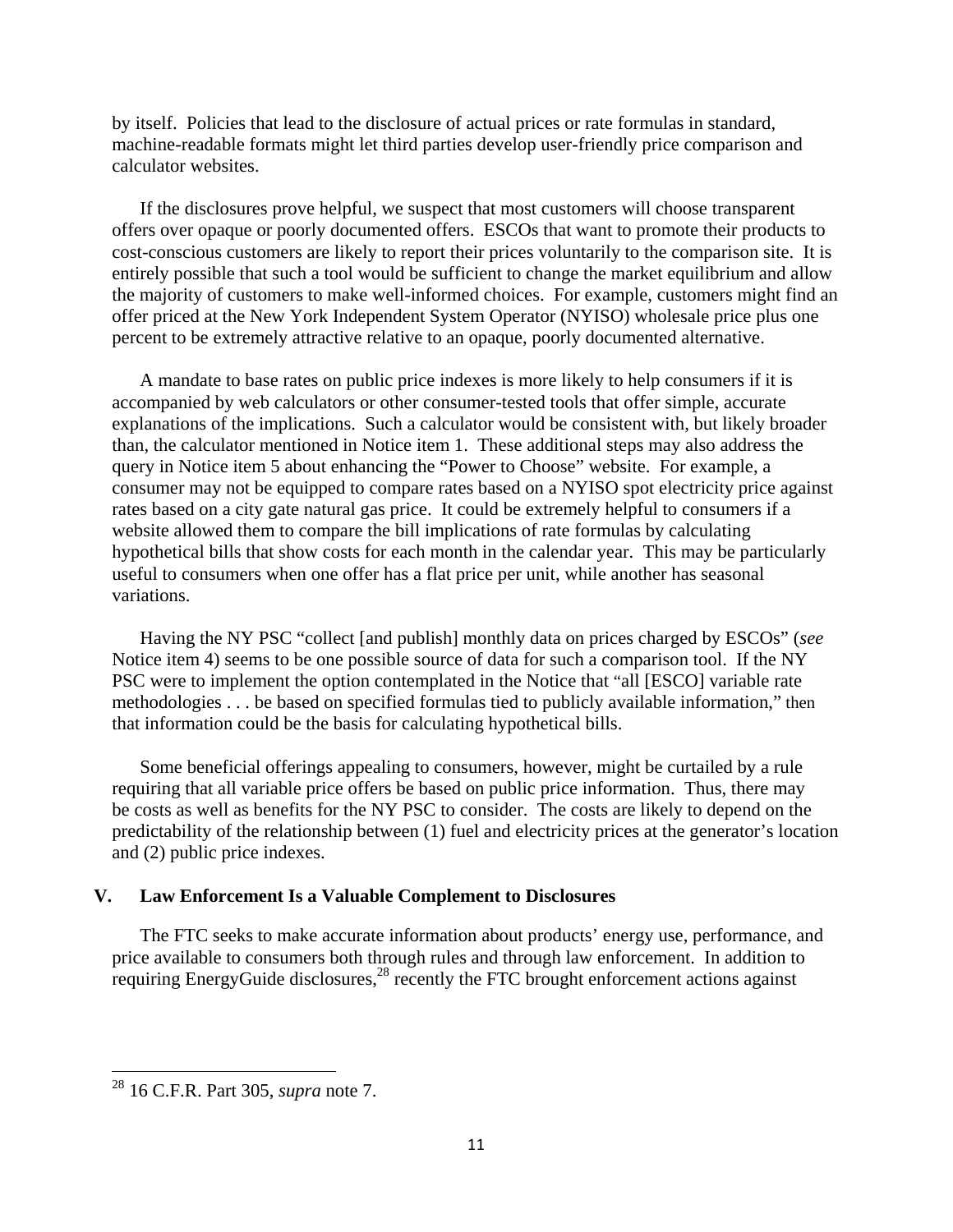companies that overstated the energy benefits of their replacement windows.<sup>29</sup> These enforcement approaches may be relevant to the New York State retail energy markets as well.

The FTC enforces laws against unfair or deceptive trade practices, including poorly disclosed charges. For example, the agency took action in conjunction with state attorneys general against automakers for deceptive pricing claims. One automaker claimed to offer zero-money-down leases but hid hundreds of dollars of up-front charges in the fine print.<sup>30</sup> Similarly, the FTC recently held a conference on "drip pricing" – a practice that involves revealing only part of the price up front and revealing the rest as the buying process continues.<sup>31</sup> The FTC recently sent 22 hotel operators warning letters informing them that they might be violating the FTC Act "by misrepresenting the hotel room reservation price quoted to consumers" through the imposition of hidden fees.<sup>32</sup> The agency spends much of its enforcement resources on challenging companies engaged in outright fraudulent and potentially deceptive activities. As noted above, it has brought cases against companies that "cram" charges for unwanted services onto phone bills<sup>33</sup> and has commented before the FCC about cramming policy.<sup>34</sup> It has taken enforcement action against companies that stealthily enroll consumers in "negative-option" contracts that bill consumers periodically until the consumers take action to end the contract.<sup>35</sup>

Requirements to disclose or publish prices are often viewed as putting useful tools in the hands of consumers. Such requirements may also help the NY PSC and law enforcers identify companies engaged in questionable behavior. Having "the Commission . . . collect [and publish]

<sup>32</sup> See FTC Press Release, "FTC Warns Hotel Operators that Price Quotes that Exclude 'Resort Fees' and Other Mandatory Surcharges May Be Deceptive" (Nov. 28, 2012), *available at* http://www.ftc.gov/opa/2012/11/hotelresort.shtm; *see also* http:www.ftc.gov/os/2012/11/121128hoteloperatorsletter.pdf (sample warning letter).

<sup>33</sup> *See*, *e.g*., FTC Press Release, "FTC Seeks Return of \$52 Million Worth of Bogus Phone Bill Cramming Charges; Agency Charges Nation's Largest Third-Party Billing Company with Contempt" (May 8, 2012), *available at* http://www.ftc.gov/opa/2012/05/bsg.shtm.

 $29$  FTC Press Release, "Window Marketers Settle FTC Charges That They Made Deceptive Energy Efficiency and Cost Savings Claims" (Feb. 22, 2012), *available at* http://www.ftc.gov/opa/2012/02/windows.shtm.

<sup>&</sup>lt;sup>30</sup> FTC Press Release, "FTC Drives To End the Blur in Car Leasing Ads" (Nov. 21, 1996), *available at* http://www.ftc.gov/opa/1996/11/carlease.shtm.

<sup>31</sup> Presentations and transcript *available at* http://www.ftc.gov/be/workshops/drippricing.

<sup>34</sup> *See* http://www.ftc.gov/os/2012/07/120723crammingcomment.pdf, *supra* note 10.

<sup>&</sup>lt;sup>35</sup> See, e.g., FTC Press Release, "FTC Settlement Bans Billing Scheme Operators from Negative-Option Sales" (Feb. 1, 2012), *available at* http://www.ftc.gov/opa/2012/02/moneymaker.shtm. The FTC also enforces the Prenotification Negative Option Rule, 16 C.F.R. Part 425; *see* http://www.ftc.gov/bcp/edu/pubs/consumer/products/pro09.shtm.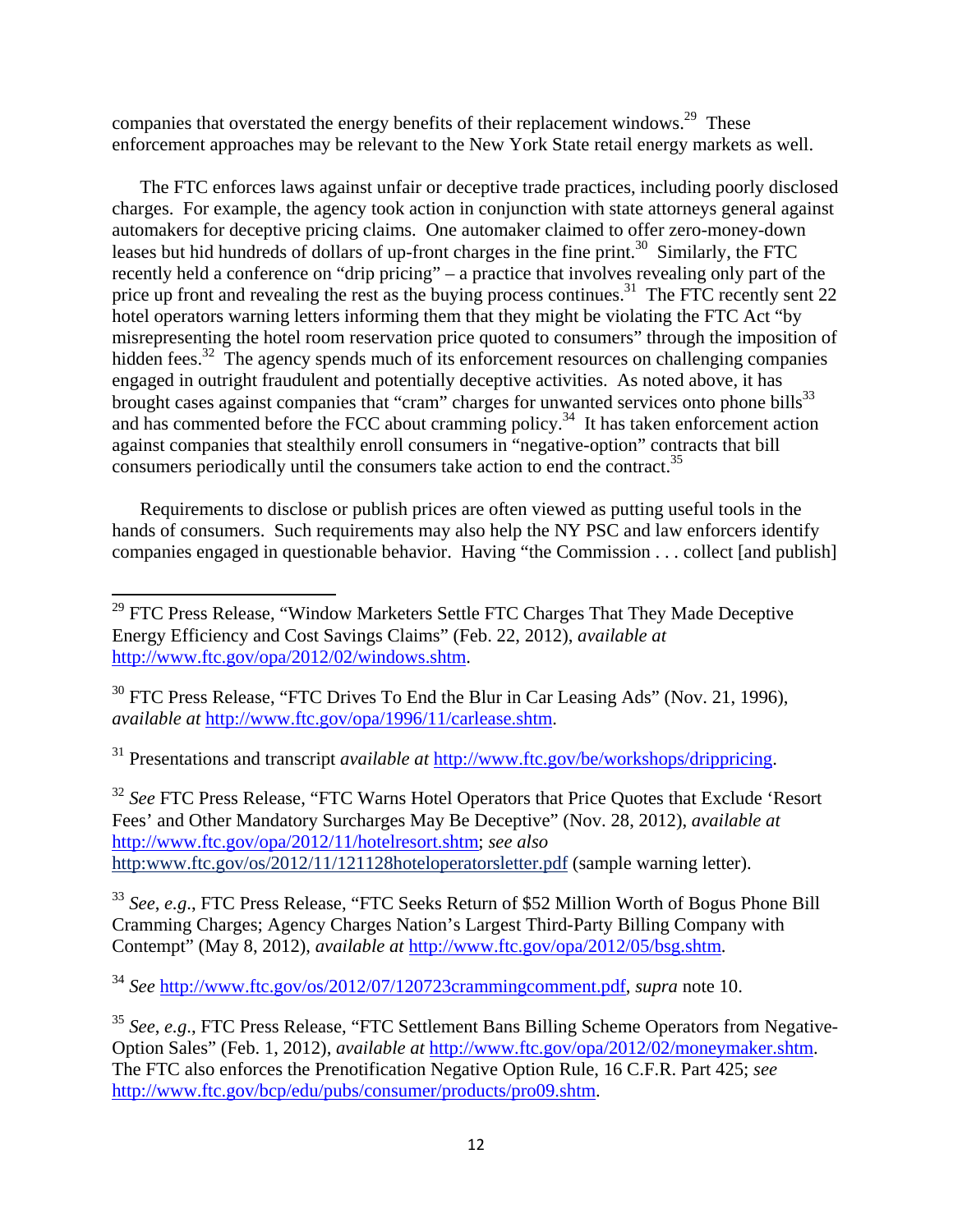monthly data on prices charged by ESCOs" or requiring ESCOs to "post all of their offerings on that [official, Power to Choose] website" (Notice item 5) could help reveal offers of commodity service that are so unattractive that they are likely to be sold only through questionable tactics. Requirements that make it easy to find such companies may facilitate investigation and enforcement activity and reduce the number of shadows in which unscrupulous companies can hide.

#### **VI. The Default Effects Literature Contains Findings Relevant to Item 12 in the Notice**

In Item 12 of the Notice, the NY PSC asks about the implications of requiring "ESCOs to obtain affirmative consent from customers for contract renewals involving a change in price . . . [or] for all contract renewals." The NY PSC's question seems to include the possibility of returning customers to regulated, standard service even if the ESCO's service is a better deal (*e.g.*, is still cheaper than the default service after the price change) or is differentiated (*e.g.*, is green or smart-grid-enabled). Customers who have limited time may make a rational decision not to respond to what they believe to be "junk" mail asking them to re-enroll. Requiring ESCOs to get affirmative assent to a price decrease may often be a waste of customers' time. Requiring affirmative assent for a price change could discourage an ESCO from cutting prices or from offering a competitive price that it might need to raise later if market conditions change. Thus, this regulatory approach could have particularly troubling consequences in the not infrequent periods when average wholesale fuel or electric prices are changing significantly.

Item 12 could have the effect of driving customers back to utility service. Evidence from multiple recent studies that compare similarly situated consumers who face different defaults shows that a large number of consumers – often 50 percent or more – stay with the default decision.<sup>36</sup> Madrian and Shea find that a group of people who faced an opt-out decision about  $401(k)$  enrollment had a participation rate 48.5 percent higher than a comparable opt-in group.<sup>37</sup> These findings have prompted scholars to suggest that policy designers can use the choice of defaults as a policy tool to "nudge" people toward a reasonable decision.<sup>38</sup>

Such a rule – requiring an opt-in to re-enroll – may create significant subscriber retention costs for ESCOs and send large numbers of customers back to standard service. This would likely make it significantly harder for ESCOs to retain consumers and, by raising their costs relative to those of the distribution utilities providing standard service, might undermine ESCOs'

<sup>&</sup>lt;sup>36</sup> For a review, *see* Stefano DellaVigna, "Psychology and Economics: Evidence from the Field," 47:2 J. Econ. Lit. 315 (2009), *available at* http://elsa.berkeley.edu/~sdellavi/wp/01-DellaVigna-4721.pdf (esp. section 2.1.7 and note 11).

 $37$  Brigitte C. Madrian and Dennis F. Shea, "The Power of Suggestion: Inertia in  $401(k)$ Participation and Savings Behavior," 116 Q.J. Econ. 1149 (2001).

<sup>38</sup> *See* C. Camerer *et al*., "Regulation for Conservatives: Behavioral Economics and the Case for 'Asymmetric Paternalism,'" 151 U. Penn. L. Rev. 1211 (2003); RICHARD H. THALER & CASS R. SUNSTEIN, NUDGE: IMPROVING DECISIONS ABOUT HEALTH, WEALTH, AND HAPPINESS (2008).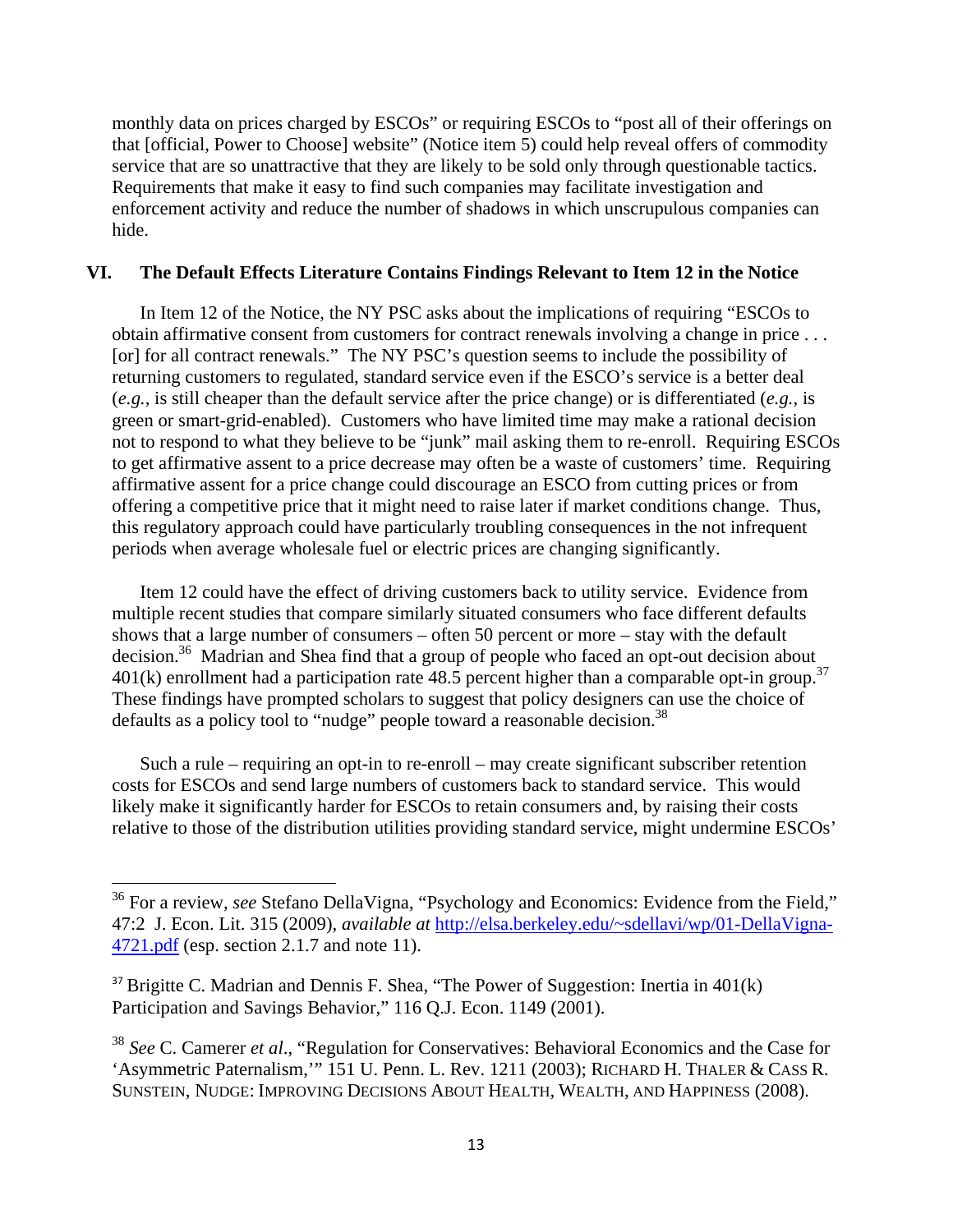ability to provide more value than the standard service.<sup>39</sup> The FTC is on record opposing similar decisions that create an uneven playing field in other markets because such rules tend to harm consumers by distorting competition and creating inefficiencies.40 Although such a rule could benefit customers whom ESCOs recruited through questionable marketing practices, appropriate law enforcement is an alternative – and potentially better targeted – way to minimize harm from unscrupulous marketing practices.

Forcing ESCOs to obtain affirmative re-enrollments only if they raise prices might discourage ESCOs from attempting to exploit inattentive customers by raising renewal prices. Such a rule, however, might encourage ESCOs instead to seek to profit from customer inattention by offering attractive, initial, "teaser" rates that increase before the time for contract renewal. ESCOs already offer introductory rates in New York. At the same time, such introductory discounts may be more beneficial to consumers than an equivalent amount of paid advertising, and they are certainly better for consumers than an identical offer without the discount.

 $39$  Further, customer inertia partially blinds opt-in and opt-out decision processes, since people who want to stay with the default are indistinguishable from people who simply did not reply. An "active decision" approach that asks everyone to respond and indicate a preference distinguishes these groups and can yield informative data about what consumers prefer, but likely still needs a default decision rule in the background. *See* G. Carroll *et al*., "Optimal Defaults and Active Decisions," 124 Q.J. Econ. 1639 (2009).

<sup>40</sup> *See*, *e.g*., FTC Staff Comment to the Louisiana State Board of Dentistry Concerning Proposed Modifications to Louisiana's Administrative Rules on the Practice of Portable and Mobile Dentistry (Dec. 18, 2009), *available at*

http://www.ftc.gov/os/2009/12/091224commentladentistry.pdf. That comment reads in part: "We are concerned, however, that some of the proposed amendments discriminate between mobile [*i.e*., often school-based] and office-based dentistry and restrict competition in an unnecessarily broad manner. . . . The largest potential barrier to mobile dentistry is found in proposed §313(G)(6), which would require dentists to conduct a separate meeting by telephone or in-person with parents if children will be treated in a portable or mobile setting. . . . We are unaware of a parent-dentist conference requirement when a dentist treats a child in an office. . . . [E]very member of the Board [of Dentistry, which is composed mostly of competing dentists] may make an unannounced inspection of a dentist providing services in a portable or mobile setting. Dentists cannot be subject to an unannounced inspection when services are limited to the office; such inspections require at least 48 [sic] advance notice. . . . Second, proposed §313(G)(1), requires dentists providing services in a portable or mobile setting to include in their consent form a statement 'that if the minor already has a dentist, the parent or guardian should continue to arrange dental care through that provider.' A dentist does not need to give this advice if the patient seeks treatment in an office. . . . [A] rule mandating that one competitor advise a patient to return to another competitor is a form of market allocation that undermines the fundamental principles of competition, particularly because it is applied only in this setting. . . . By making access to dental treatment in a mobile setting more difficult, the proposed rules are likely to reduce the number of poor children in Louisiana who receive dental care."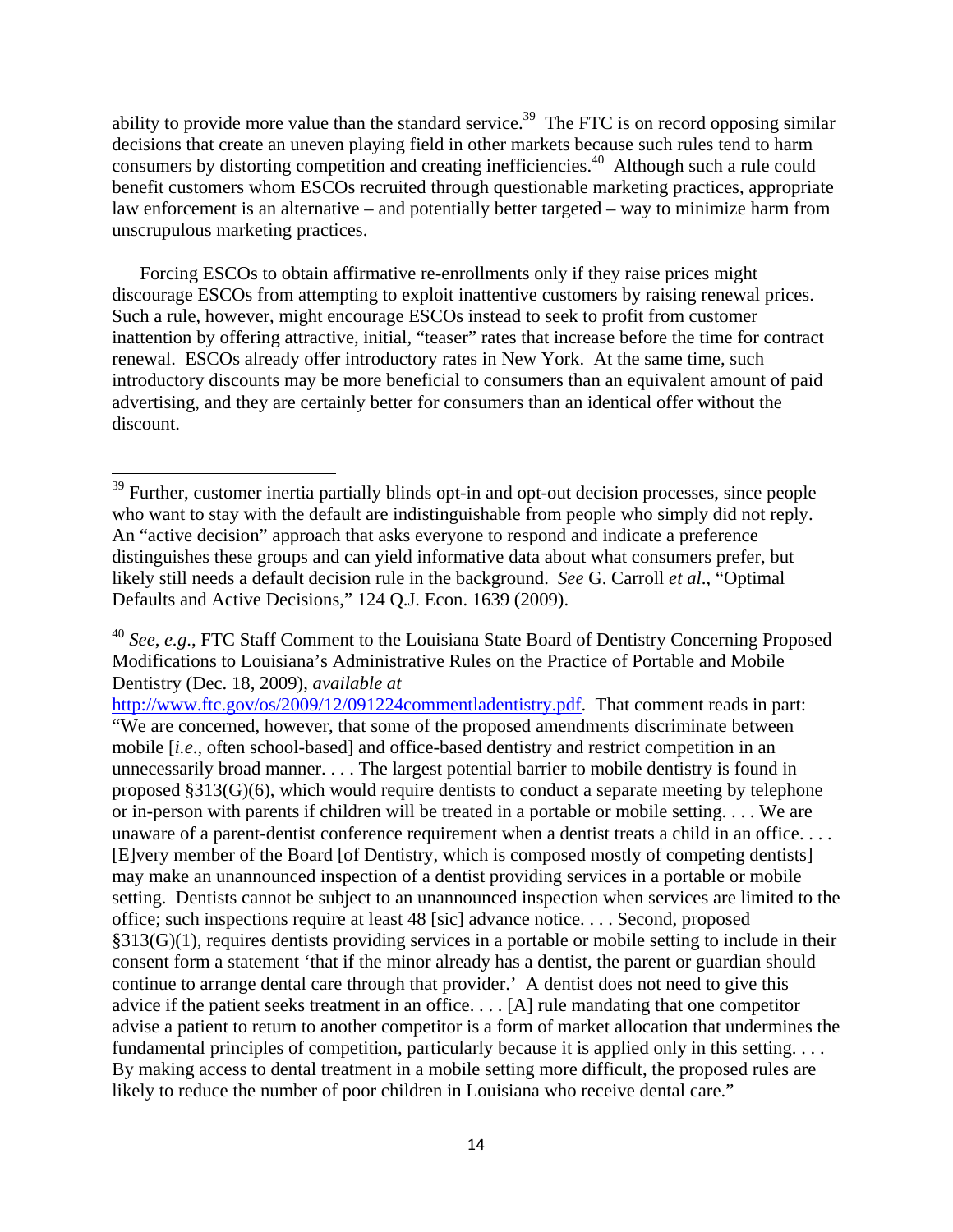If the NY PSC decides to pursue opt-in re-enrollment for ESCO customers, it should carefully choose the standard service to which customers are switched if they do not opt out of the default service. There are various potential default decision rules that do not necessarily involve utility-provided standard service.<sup>41</sup> One rationale for making the utility offer the standard service is that usually it is a simple, reasonable, "plain vanilla" choice that the regulator has checked for safety. If the NY PSC wants to encourage consumers to enroll in "plain vanilla" rates, it might consider allowing ESCOs to demonstrate that their rates are safe and attractive enough to get a privileged "plain vanilla" status (a form of certification).

Findings about the effects of ESCO defaults may suggest that, if the NY PSC did pursue such a rule, it should give considerable thought to when consumers should be switched to the standard service by default. For example, the default for consumers of conventional, fixed-price electric service could be the cheaper of their ESCO's fixed rate or the "plain vanilla" fixed rate. Determining which variable-priced option is more attractive is more difficult and may require the use of futures market data and projections.<sup>42</sup> Further, people who have installed smart-gridenabled hardware – and obtained electric service to match – presumably do not want to be automatically switched back to standard, barebones service.

## **VII. Restrictions on Who Can Sell to Low-income Customers Have Anticompetitive Effects and Deny Such Consumers the Chance to Save Money**

In item 7, the NY PSC seems to contemplate the possibility of preventing "customers participating in any state or federal energy assistance program" from "obtain[ing] commodity service from an ESCO," even "if the ESCO guarantees a price no higher than that charged by the utility." Allowing low-income consumers to enroll with an ESCO that guaranteed that its total charge would not exceed the incumbent utility's total charge for the same components of the bill seems to harness competition to benefit such customers.

The NY PSC may want to couple policies that allow low-income populations to choose a retail electric provider with enforcement against those who would prey on those populations. The FTC dedicates considerable resources to enforcing consumer protection laws against

 $41$  Paul Joskow suggests that the right benchmark is "Basic Electricity Service (BES) that makes it possible for all consumers to buy commodity electricity in competitive wholesale electricity markets at the spot market price. . . . BES also provides an excellent competitive benchmark against which consumers can compare the value added associated with competitive supply offers from competing Electricity Service Providers (ESPs) [and] helps to protect residential and small commercial customers from exploitation by ESPs . . ." Utilities can provide BES regardless of whether they provide real-time pricing. Paul L. Joskow, "Why Do We Need Electricity Retailers?" (2000), *available at* http://dspace.mit.edu/bitstream/handle/1721.1/44965/2000-001.pdf?sequence=1. Other alternatives include bidding out default service and allocating default customers among other suppliers. The latter was employed when Atlanta Gas Light withdrew from offering retail service in Georgia.

<sup>42</sup> The microeconomic notion of stochastic dominance may offer useful intuition as well. *See* MAS-COLLEL, WHINSTON, AND GREEN, MICROECONOMIC THEORY 194-99 (1995).